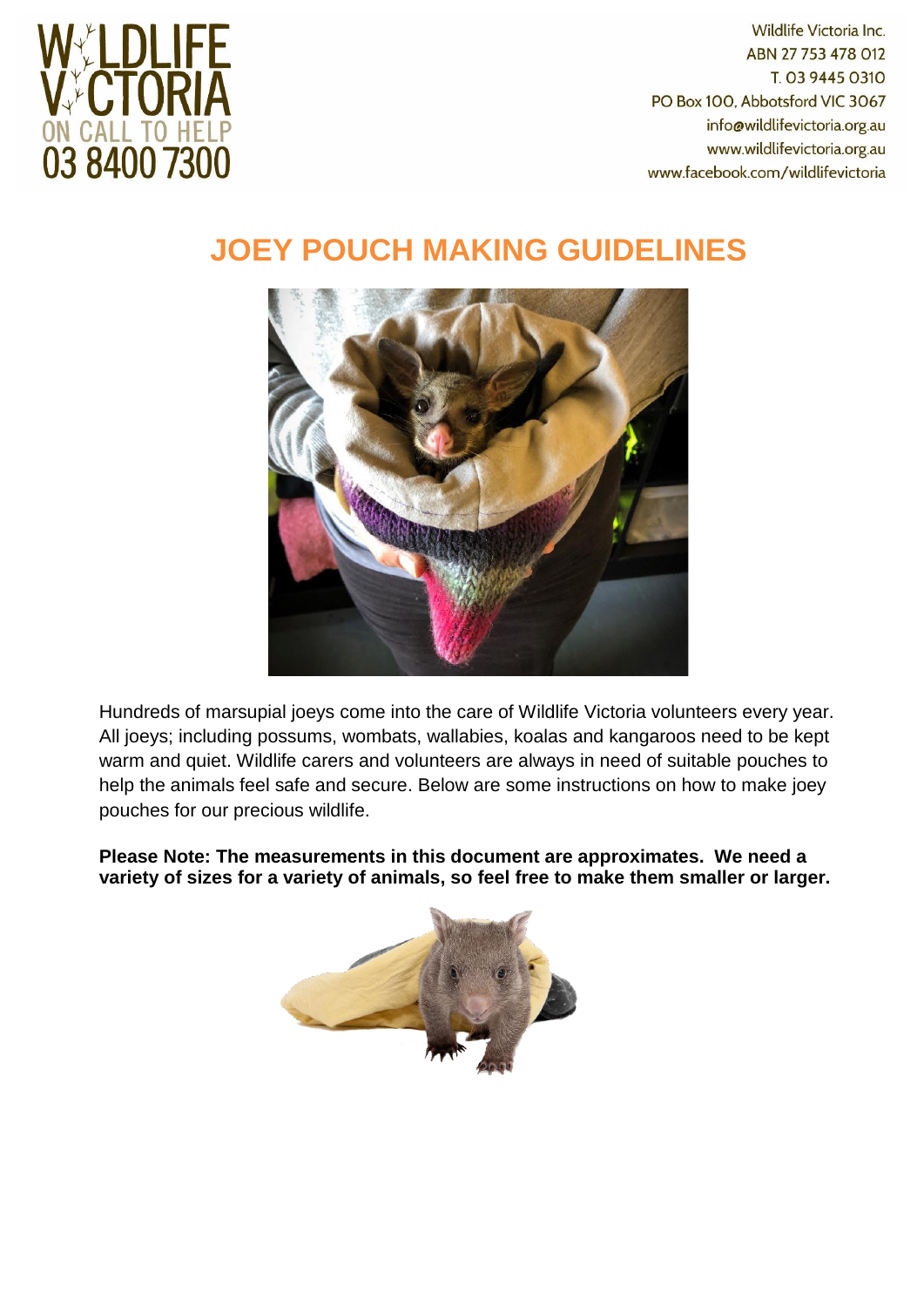## **Pouches and Liners**



Wildlife Victoria carers will need lots of pouch liners as they are changed and washed regularly to ensure the joey is clean and comfortable. The lining pouch should be closed on three sides, have rounded corners and open at the top. Liners are essentially large pockets that can be placed inside a pouch that can be easily removed for cleaning. They can come in a range of sizes just as the pouches and animals. If you are making the liners and pouches it is preferred that the liners are slightly taller so the top can be rolled back over the pouch edges.

All sizes are needed for the varied species vary and joeys keep growing! Below is a template for larger joeys such as wombats.

**Material**: Pure cotton washable material only, flannelette is a great material to use. Polar fleece is also widely used.